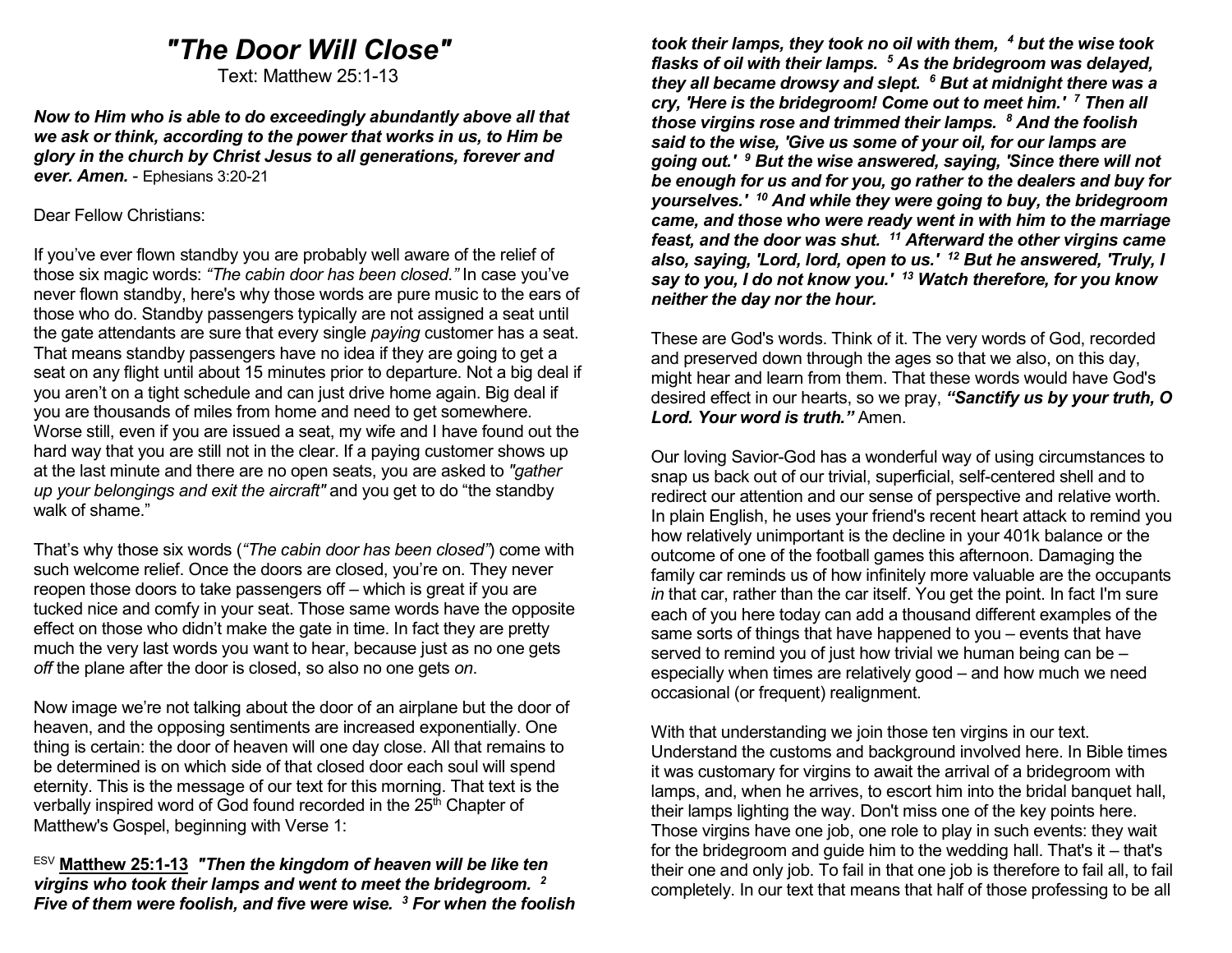about waiting for the arrival of the bridegroom failed utterly in their one task.

Obviously Jesus is talking about more here than a simple wedding. In this parable Jesus himself is the bridegroom and the virgins are those Christians of all generations who await his return on Judgment Day. The number 10, you will recall, is often the number of completion used in the Bible. In this case it is very likely symbolic of the total number of professing Christians in all generations.

What then of the oil? Various Bible scholars attach slightly different meanings to the oil, as well as to the lamp and to the fire. Since Jesus didn't explicitly spell it out for us, this is what we call "an open question." The general consensus is fairly consistent – the oil, the lamp, and the flame are intended as a picture of the indwelling of the Holy Spirit, God's grace in Jesus Christ, true saving faith, and the fruits of that faith. My personal understanding is that the oil is the grace and power of God's Word and the flame represents faith and the fruits thereof. God's Word creates and sustains saving faith, and saving faith always produces works.

Take this picture and apply it to our shared spiritual existence. Many profess to be Christians who are anxiously awaiting the return of their Lord. Jesus' parable warns us that a significant percentage will fail in this, and they will fail because their faith fails – or in some cases was never there to begin with. Faith fails when we cut ourselves off from the power of God's Word – and that is, or ought to be, a truly sobering fact. It is certainly intended to get our attention, but it is not intended to cause doubt among those who really are true believers. In other words, while hypocrites are hereby warned (and should be utterly terrified) it was never Jesus' intention to create doubt or fear in the minds of his faithful children.

You recall in our text how the foolish virgins were sent to the store to buy more oil. Imagine that scenario. How much do you suppose they would have been willing to spend for that oil that they so desperately needed? Clearly whatever it took. They would gladly give whatever they had. In that context the value of the oil (that Word of God that creates and sustains saving faith) is priceless. Ask it this way: What would any human being pay on the great and terrible Day of Judgment for that which would rescue them from an eternity in hell and gain an eternity in heaven? Anything and everything – without question and without reservation or hesitation. The horror and the frustration of all unbelievers will only be compounded by the fact that such oil was once freely available to all, but will be unavailable for any price after the door is closed. You have it when you need it, or you don't.

When the cost of anything goes up dramatically, doesn't it make you think about how smart it would have been to have purchased a couple years' supply in advance and to have stored it for future use? The power of God's Word is like that. While only the Holy Spirit can create saving faith in our hearts, the increase and strengthening of that faith is available to every single human being – free of charge – right now. "Ask, and it shall be given to you." Read and study your Bibles, and it will be yours – which is probably the greatest part of the horror that will be experienced by every single "foolish virgin" on Judgment Day. On that Day they will know beyond a shadow of any possible doubt that each of them could have had, without cost or limit, that one thing they so desperately needed. And yet once the door is closed, it is too late. Forever too late.

Did you notice in our text how the foolish virgins went immediately to the other virgins to get some of their oil? Typical behavior, isn't it, to expect that someone else should make up for my foolishness? No one is saved by someone's else's faith. In other words, it is foolish to imagine that proximity to other believers who did make use of the power of God's Word, and thereby had their faith sustained, will somehow save anyone. That means that the fact that your father or mother studied their Bibles and went to church – which strengthened and sustained their faith – will not save you. The fact that you are a member of a church that offers this power will not, in itself, save you. The strength and power you only *pretended* to have will not save you. Nor can anything else strengthen or preserve saving faith. You can't get what you need from nature – no matter "how close you feel to God." It's not available on a deer stand, fishing boat, in your bed, or on the lake – unless the Word of God is there. Saving faith is created and sustained only through the means of grace, the power that comes from God's Word alone.

Our text is designed to clear away the nonsense with which we fill our lives nearly every single day and to remind us just how much of what occupies us in this life really has no lasting value whatsoever. I am consistently amazed at how often I need to be reminded of this simple fact, and therefore also how quickly I forget and how easily I am distracted. Maybe your experience is similar.

So it is on this and every other Sunday we focus not on the temporal but on the spiritual. We dwell not on what offers temporary happiness in this life alone, but on that which leads to unending joy in heaven. That is why here we focus always on the Word of God – on Jesus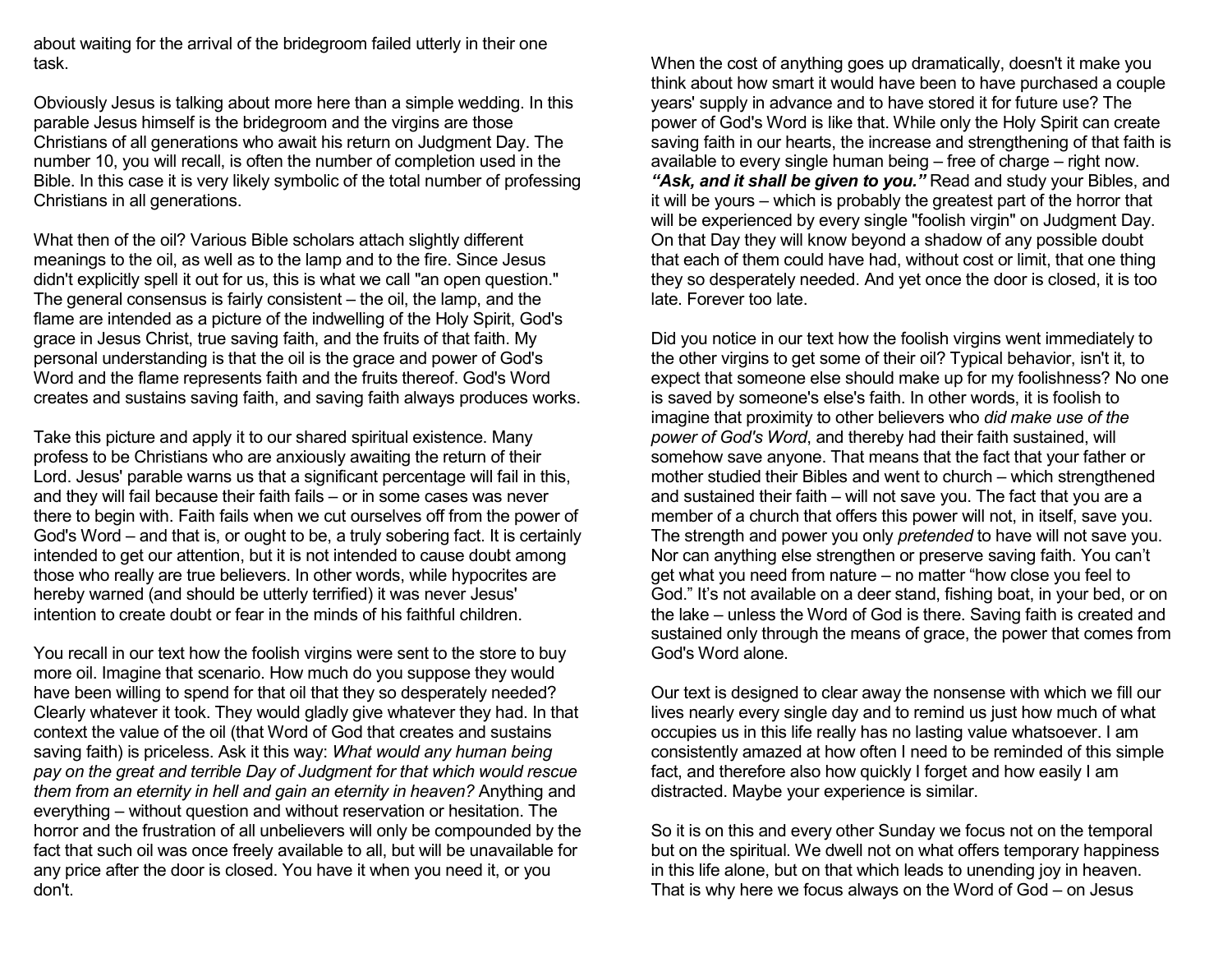Christ and the forgiveness of sins he has won for each of us. The world, with its seductive hollow philosophies, continually wears us down and seeks to draw us away. They make us increasingly drowsy while we wait. They cause us to lose sight of our one and only purpose and goal in life. Yet we note with great joy and comfort that although all of the virgins in our text were lulled to sleep by the long wait for the bridegroom, the faith of all did not fail. The five that entered the celebration were the five sustained and strengthened by God's Word.

There is no mystery here as to how saving faith is created, strengthened, and sustained. Jesus once told his disciples: "If you abide in my word, you are truly my disciples, and you will know the truth, and the truth will set you free." (John 8:31-32) Hear these words! You are among those who have been blessed with true, saving faith in Jesus Christ. You believe that you have not and cannot make up for your sins, but that Jesus has paid that debt for you. Recognize and thrill to the fact that if you can honestly say that you trust what Jesus Christ did for you as the full and complete payment for all of your sins, then you are even now fully prepared to meet your God at his coming. You have been washed clean of every stain of every sin. Jesus did that for you. He has placed you on the right side of that door that will one day close.

The only question that therefore remains is how you can remain in that good place that has been given to you. Your faith is a gift of the Holy Spirit. The Holy Spirit brought you to faith through the power of his Word, and that is the same means by which he will preserve you in that saving faith. Yet that power cannot be yours, cannot strengthen and preserve you, if you cut yourself off from it. On the other hand, what you receive every time you do avail yourself of the power of God's Word is, quite literally, priceless. It provides you, even now, with that which cannot be obtained at any price once the Lord closes the door of your earthly life.

Thank God then for the means of grace, and surround yourself with it, every single day, and you will know only joy when the door of time finally closes. Amen.

## Scripture Readings

 $ESV$  Amos 5:18-24 Woe to you who desire the day of the LORD! Why would you have the day of the LORD? It is darkness, and not light, <sup>19</sup> as if a man fled from a lion, and a bear met him, or went into the house and leaned his hand against the wall, and a serpent bit him. <sup>20</sup> Is not the day of the LORD darkness, and not light, and gloom with no brightness in it? <sup>21</sup> "I hate, I despise your feasts, and I take no delight in your solemn assemblies. <sup>22</sup> Even though you offer me your burnt offerings and grain offerings, I will not accept them; and the peace offerings of your fattened animals, I will not look upon them. <sup>23</sup> Take away from me the noise of your songs; to the melody of your harps I will not listen. <sup>24</sup> But let justice roll down like waters, and righteousness like an ever-flowing stream.

 $E$ <sup>ESV</sup> 1 Thessalonians 4:13-18 But we do not want you to be uninformed, brothers, about those who are asleep, that you may not grieve as others do who have no hope.  $14$  For since we believe that Jesus died and rose again, even so, through Jesus, God will bring with him those who have fallen asleep. <sup>15</sup> For this we declare to you by a word from the Lord, that we who are alive, who are left until the coming of the Lord, will not precede those who have fallen asleep. <sup>16</sup> For the Lord himself will descend from heaven with a cry of command, with the voice of an archangel, and with the sound of the trumpet of God. And the dead in Christ will rise first. <sup>17</sup> Then we who are alive, who are left, will be caught up together with them in the clouds to meet the Lord in the air, and so we will always be with the Lord. <sup>18</sup> Therefore encourage one another with these words.